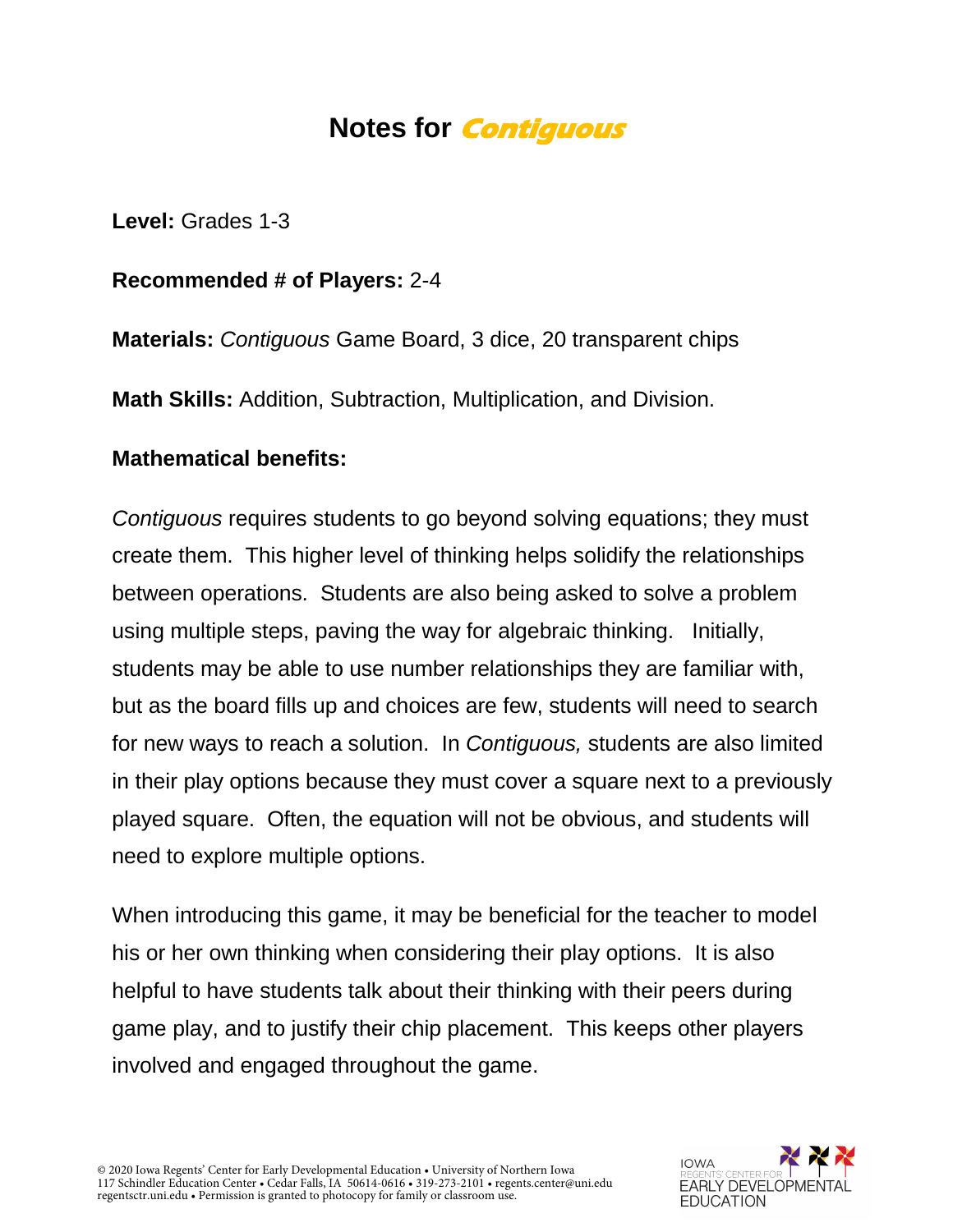Contiguous.

**Materials**: Game Board, 3 die, 20 chips

**Objective:** To be the 1<sup>st</sup> player to use up all of his or her chips.

## **Rules**:

- 1. Divide the chips equally between players. If there are left over chips, put them aside.
- 2. Decide who will go first.
- 3. Player One rolls the three die and uses any operation(s) to make one of the numbers on the board and covers it with a chip.

Example:

Player One rolls a **3**, **5**, and **4**  $3 \times 5 = 15 - 4 = 11$ 

|       | $\mathcal{Z}% _{M_{1},M_{2}}^{\alpha,\beta}(\varepsilon)$ | $\tilde{\mathcal{F}}$      | 4  | 5  |
|-------|-----------------------------------------------------------|----------------------------|----|----|
| L     | 7                                                         | $\boldsymbol{\mathcal{S}}$ | q  | 10 |
|       | (11) 12                                                   | 15                         | 16 | 18 |
| 20    | 24 25 30                                                  |                            |    | 36 |
|       |                                                           |                            |    |    |
|       | $\mathcal{Z}$                                             | $\mathcal{F}$              | 4  | 5  |
| ( b ) | 7 <sup>1</sup>                                            | 8 <sup>1</sup>             | q  | 10 |
| (11)  | 12.                                                       | 15                         | 16 | 18 |

Player covers the numeral 11.

4. Turn goes to player two.

Player Two rolls a **4**, a **2**, and a **3**  $\mathbf{A} - \mathbf{2} = 2 \times \mathbf{3} = 6$ 

Player covers the numeral 6 as it is contiguous to  $\overline{11}$ .

- 5. Turn goes to next player.
- 6. If a player cannot make a number that can be covered, he must pass. If another player can think of a way to cover a contiguous number with the same three die, he or she may place a chip on the appropriate number. This does not affect any turns.
- 7. The first player to use up all his or her chips is the winner.